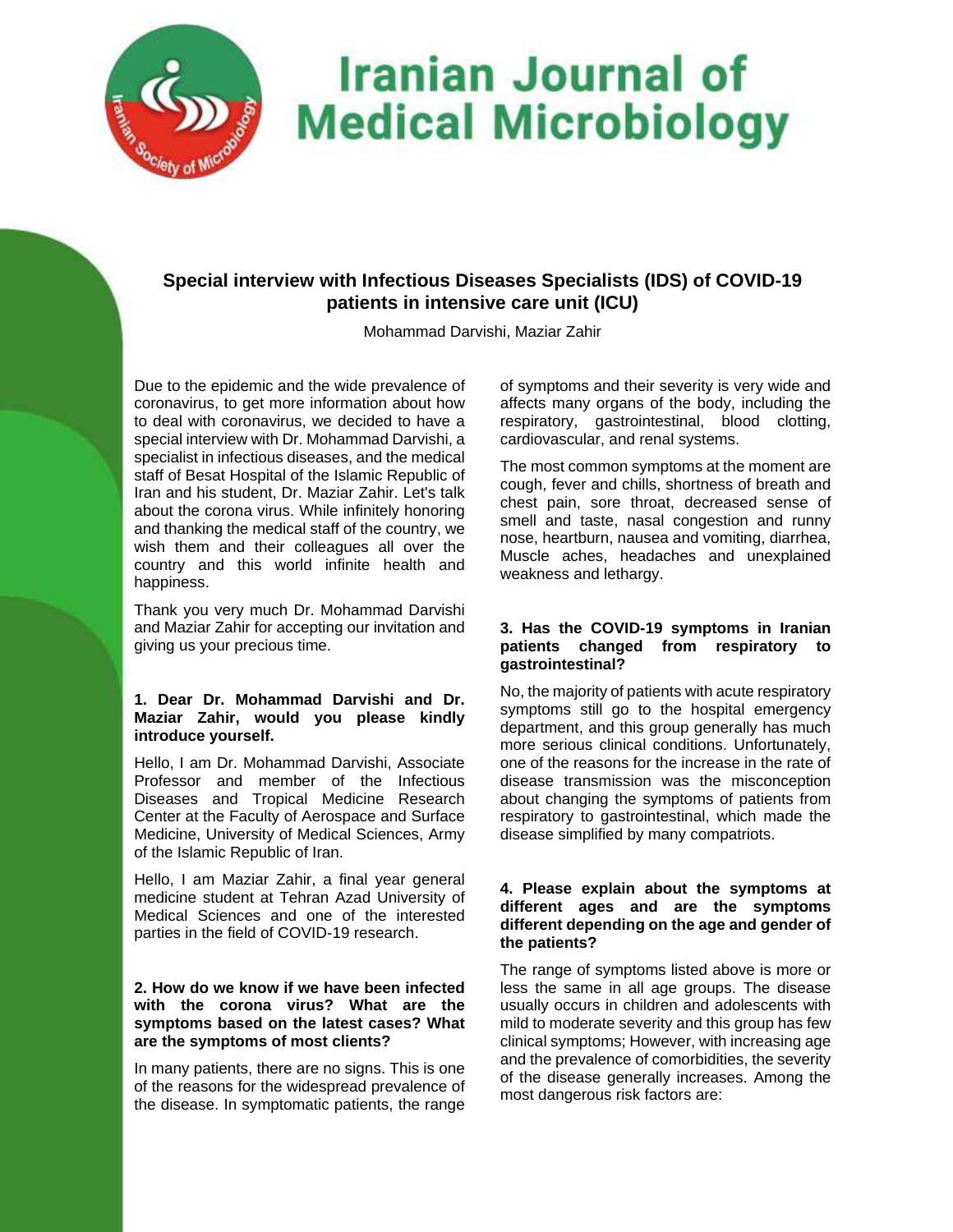

Age (over 65), Male, Chronic renal failure, Chronic obstructive pulmonary disease (COPD), Type 2 diabetes, Immune deficiency due to solid organ transplantation, Underlying malignancy, Obesity, Heart problems, Sickle cell disease and Smoking, especially cigar .

Studies show that asthma and pulmonary fibrosis also increase the risk of developing severe disease to some extent. It should be noted that high blood pressure has not been confirmed as a definite risk factor. People with one or more of these risk factors are more likely to develop severe forms of the disease, and in this group, severe respiratory symptoms such as severe shortness of breath, chest pain, and respiratory failure are more common. On the other hand, as mentioned above, men are at greater risk for more severe types of disease.

One thing that remains to be said about children and adolescents is that sometimes children and adolescents under the age of 20 develop a severe form of the disease that presents with fever, skin lesions or eye inflammation, cardiovascular complications, hypotension, coagulation disorders, and it presents with severe gastrointestinal complications and is known as "multisystem inflammatory syndrome". This group, despite their young age, generally need to be admitted to the intensive care unit.

## **5. What should we do if we get the Corona virus? How long should the symptoms last before we see a doctor or refer to a health center?**

Generally, if you have symptoms of fever above 38 degrees Celsius, cough and shortness of breath, you should consult your doctor. Of course, as mentioned above, in many people, the disease manifests itself with symptoms such as decreased sense of taste and smell, sore throat, anorexia and diarrhea and vomiting, headache and dizziness. It is recommended that you see your doctor immediately if you notice any of the above symptoms, especially respiratory symptoms.

Early referral, especially in elderly patients with the above-mentioned risk factors, is very important because the possibility of exacerbation of the disease and it becoming out of control in this group is much higher.

## **6. Which medical centers should we refer to? Many people go to a general practitioner, should they go to a specialist or a specific medical center?**

If the patient has severe respiratory symptoms including shortness of breath, chest pain, and severe cough, it is best to go to a well-equipped emergency center because more laboratory, imaging, and treatment facilities are available there. Also, in case of severe gastrointestinal symptoms such as severe and persistent diarrhea and vomiting, it is recommended that the patient be referred to an equipped hospital. In cases of severe diarrhea and vomiting in children, it is necessary to go to the above hospital. Finally, it should be noted that the patient who has symptoms of severe headache or dizziness is also better to go to the hospital.

For patients who do not have the above severe symptoms, are young and do not have underlying diseases, it is enough to see a general practitioner and they will refer the patient to better equipped centers for further diagnostic and treatment stages if necessary.

## **7. What is the duration of self-quarantine or how long should the minimum quarantine period last?**

According to the World Health Organization, at least 10 days should have passed since the onset of symptoms, and after that the patient should have no respiratory symptoms and fever for 3 full days (without the use of painkillers and fever-reducing drugs). Is. In cases of asymptomatic disease, 10 days of quarantine is sufficient.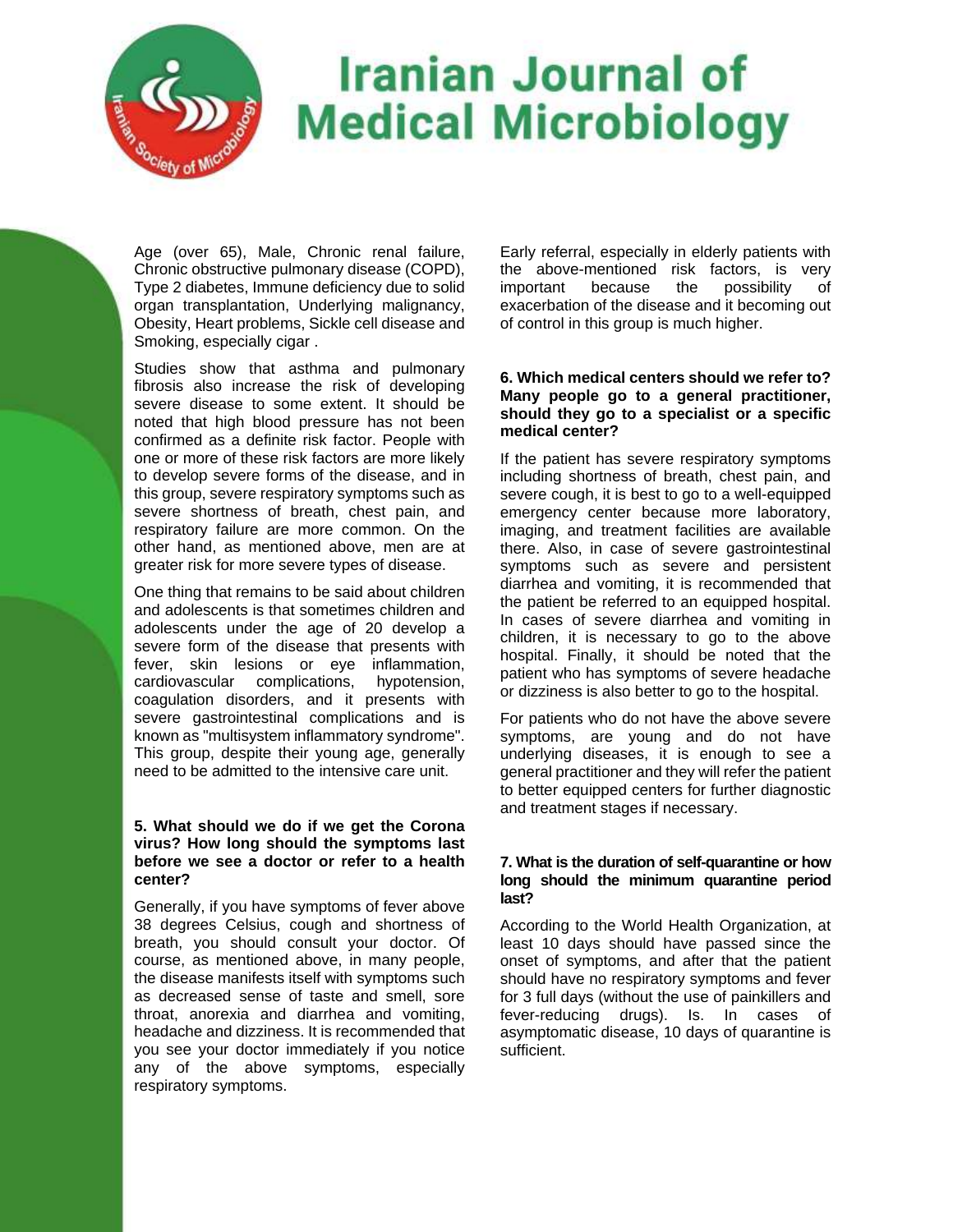

### **8. What food advice do you give during quarantine? Is there a difference between consuming food?**

Although no food has been discovered to treat this disease so far, proper nutrition is one of the pillars of patients' recovery. Patients' diet should be rich in protein, vitamins and minerals. It is recommended that patients eat all foods, especially fresh fruits and vegetables. Reduce their salt and sugar intake as much as possible and use small to moderate amounts of oil in their meals.

It is also strongly recommended to use plenty of drinking water and natural juices without added sugar and other liquids without artificial sugar. It should be noted that patients should refrain from using any separate alcoholic beverages.

## **9. How do we know that the symptoms are dangerous during quarantine?**

The most reliable method is to prepare a mobile pulse oximeter, by which the patient can measure his oxygen saturation level several times a day, and if the oxygen saturation number falls below 93%, he should immediately go to an equipped medical center. In the case of symptoms, exacerbation of previous mild symptoms or new symptoms is an alarm that the patient and those around him should pay close attention to; For example, the onset of shortness of breath, chest pain, severe and persistent cough, abdominal pain, severe and uncontrollable diarrhea and vomiting, severe weakness and lethargy, and severe headache and dizziness should be taken seriously and the patient referred to an equipped health center for further examination. Slowly.

**10. In many people, the symptoms return for several days in a row, is this normal? For example, after a few days of recovery, fever, bruising, sweating, and sometimes severe diarrhea and other symptoms return, and after a few days, the body returns to normal and after a few days, this cycle continues?** 

# **Are these conditions normal? How long does this condition usually last?**

As you mentioned, reduction and exacerbation are seen again in some patients, and in many cases the systems involved in the disease change, for example, gastrointestinal and respiratory symptoms are very common in the patient. It is necessary for the patient and his companions to know the danger symptoms mentioned above and in case of any of the above-mentioned danger symptoms, to go to an equipped medical center immediately. Regarding the duration of the disease and the symptoms, as mentioned, most patients recover within two weeks. However, in many weak and lethargic patients, the symptoms persist for a long time after recovery.

## **11. How do we know we have improved? What specific symptoms should be eliminated?**

In general, according to the World Health Organization, the disease has passed 3 days after the onset of obvious symptoms; has improved. The most important of these symptoms is fever cessation (without the use of painkillers and antipyretics).

### **12. In some cases, after more than a few months, the sense of smell or taste of the improved people has not returned. Does it have a specific duration? Was there anything about this in your collection that has yet to return?**

According to studies, no cases of irreversible damage to the sense of smell or taste in patients have been reported so far. In most patients, these symptoms improve to a great extent after the acute period of the disease (about the same 14 days), although complete recovery may take several months.

To accelerate the improvement of the sense of smell, you can use roses, lemons, eucalyptus and cloves, each for 10 seconds, twice a day for 12 consecutive weeks.